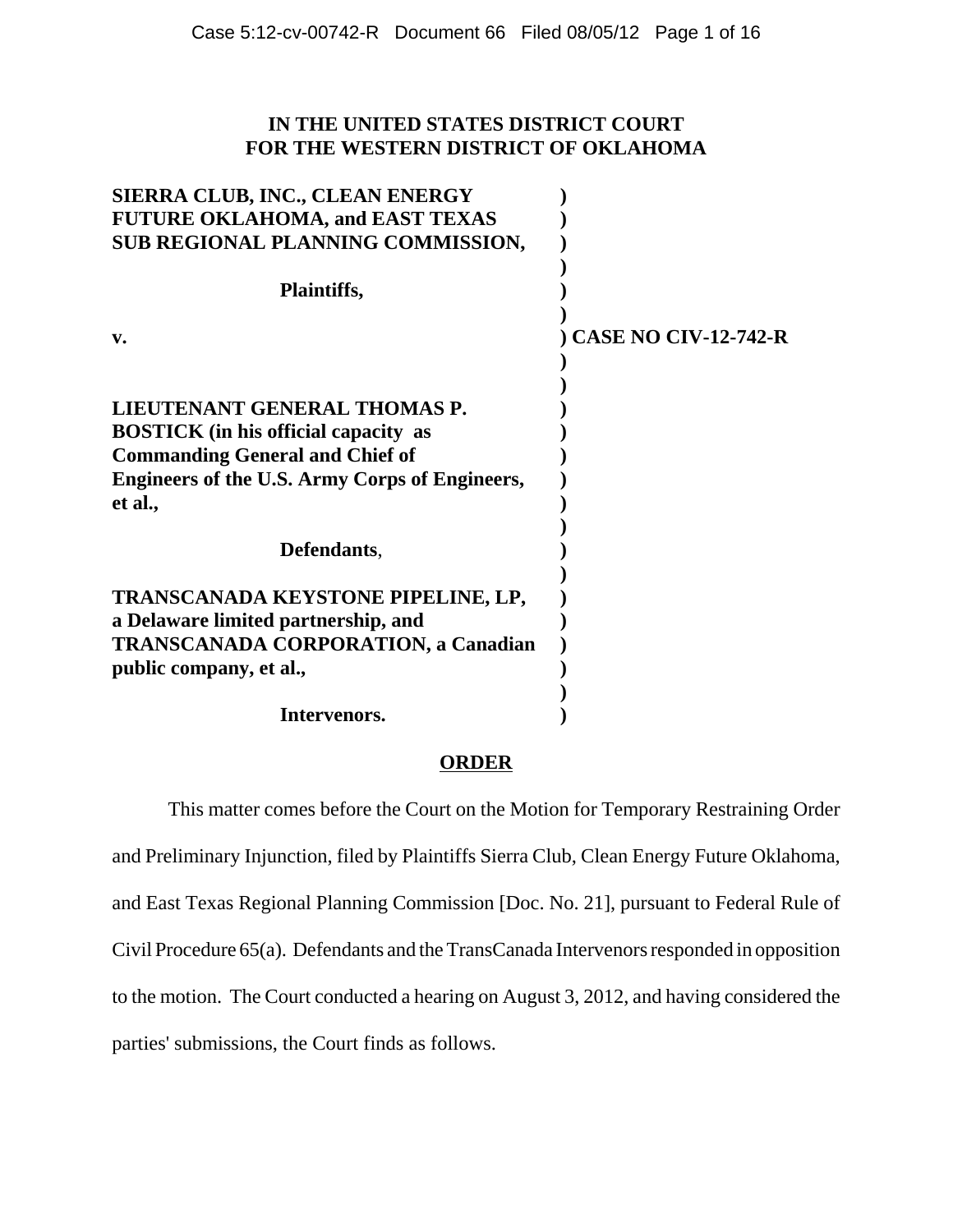After the original request to complete the Keystone XL pipeline was denied by President Obama in 2011, TransCanada sought to divide its original intercontinental pipeline into segments. To that end, it submitted preconstruction notification to three district offices of the Corps. TransCanada sought verification that its projects fell within the scope of NWP 12, which authorizes the construction, maintenance, repair and removal of utility lines and assorted facilities, which includes pipelines. Each of the regional offices of the Corps granted the requested verification. Plaintiffs challenge NWP 12 on its face as violative of the Clean Water Act (CWA) and the National Environmental Policy Act (NEPA), arguing that the Corps violated the Administrative Procedures Act (APA) in reissuance of NWP 12 in March, 2012. Plaintiffs further contend the verifications issued by the Corps to TransCanada were improper. They seek to enjoin the start of construction of the pipeline, slated to begin on August 6, 2012, arguing that permitting the commencement of construction will result in irreparable injury.

To obtain a preliminary injunction under Fed.R.Civ.P. 65(a), the moving party bears the burden of showing (1) the injunction, if issued, would not adversely affect the public interest, (2) irreparable harm would occur unless the injunction issues, (3) the threatened injury outweighs any harm an injunction may cause the opposing party, and (4) the party has a substantial likelihood of success on the merits.

*American Civil Liberties Union v. Johnson*, 194 F.3d 1149, 1155 (10<sup>th</sup> Cir. 1999). The Tenth Circuit has made it clear that "because a preliminary injunction is an extraordinary remedy, the right to relief must be clear and unequivocal." *Beltronics USA, Inc. v. Midwest Inventory Distribution*, *LLC*, 562 F.3d 1067, 1070 (10th Cir. 2009). The court may require a party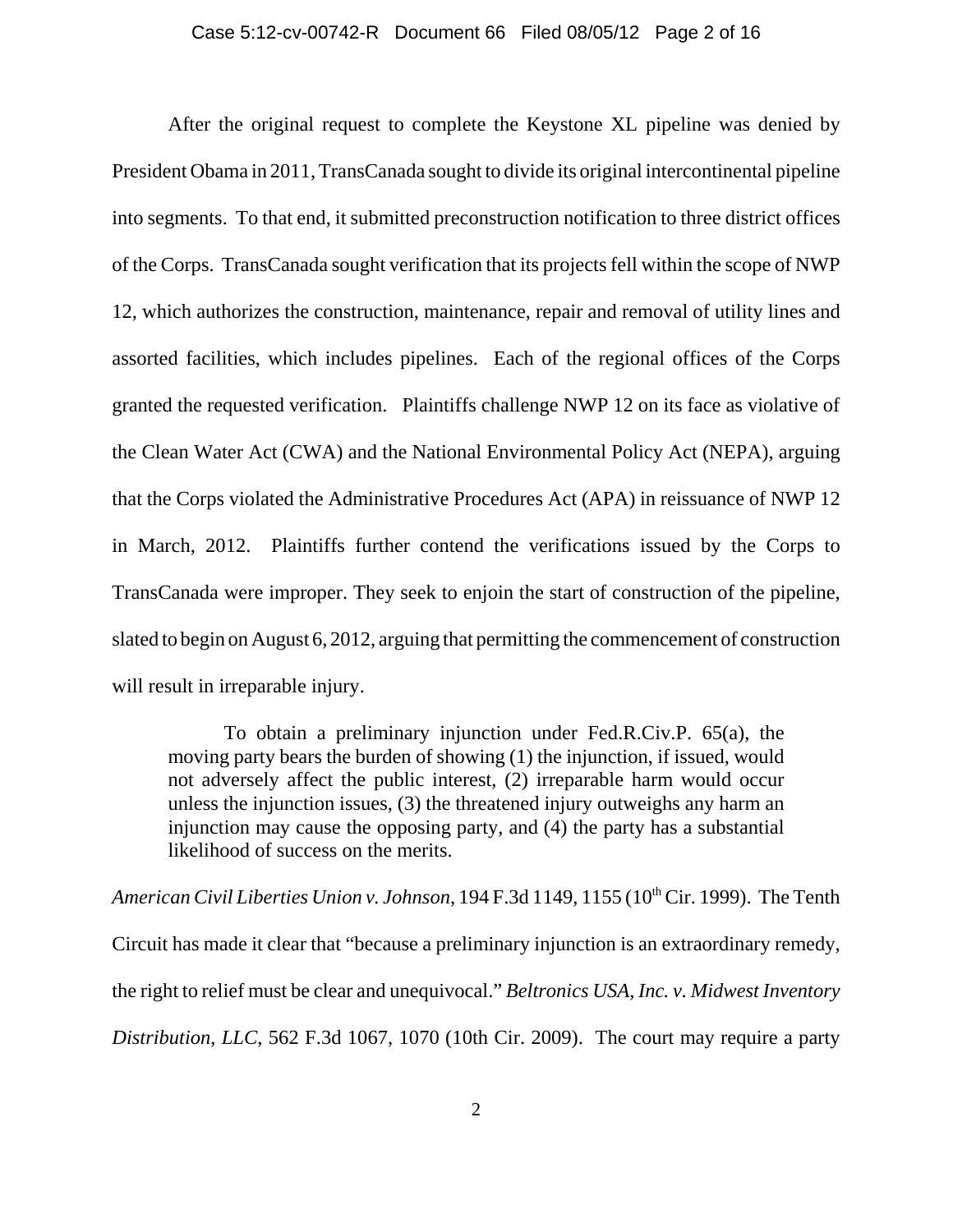### Case 5:12-cv-00742-R Document 66 Filed 08/05/12 Page 3 of 16

seeking a temporary restraining order or preliminary injunction to post a bond or otherwise give security "in an amount the court considers proper to pay the costs and damages sustained by any party found to have been wrongfully enjoined or restrained." Fed.R.Civ.P. 65(c). Plaintiffs contend that bond is not required, where, as here, the injunction sought is alleged to be in the public interest. The Court finds Plaintiffs have failed to establish their right to this extraordinary relief because they have failed to establish a substantial likelihood of success on the merits, and thus the injunction is denied.

TransCanada's construction of the Keystone pipeline will admittedly involve the disturbance of wetlands, calling the Clean Water Act into play. The CWA prohibits a party from discharging pollutants, such as dredged or fill material, into waters of the United States. Under the Act, however, the Army Corps is authorized to allow discharges through the issuance of permits, both general and individual. 33 U.S.C. § 1344. The purpose of general permits, including Nationwide Permit 12 ("NWP 12") , issued pursuant to Section 404(e) of the CWA, is to permit projects that cause minimal environmental impact to proceed with little delay or paperwork. 33 C.F.R. § 330.1(b) (explaining that general permits are "designed to regulate with little, if any, delay or paperwork certain activities having minimal impacts"). If a proposed activity meets the conditions for general permits, the applicant need not subject the project to the individualized permit process through which the Corps makes determinations on discharges at specified disposal sites. 33 U.S.C. § 1344(a). The CWA requires that before the Corps issues a general permit, it must conclude that "the activities in [the general permit's] category are similar in nature, will cause only minimal adverse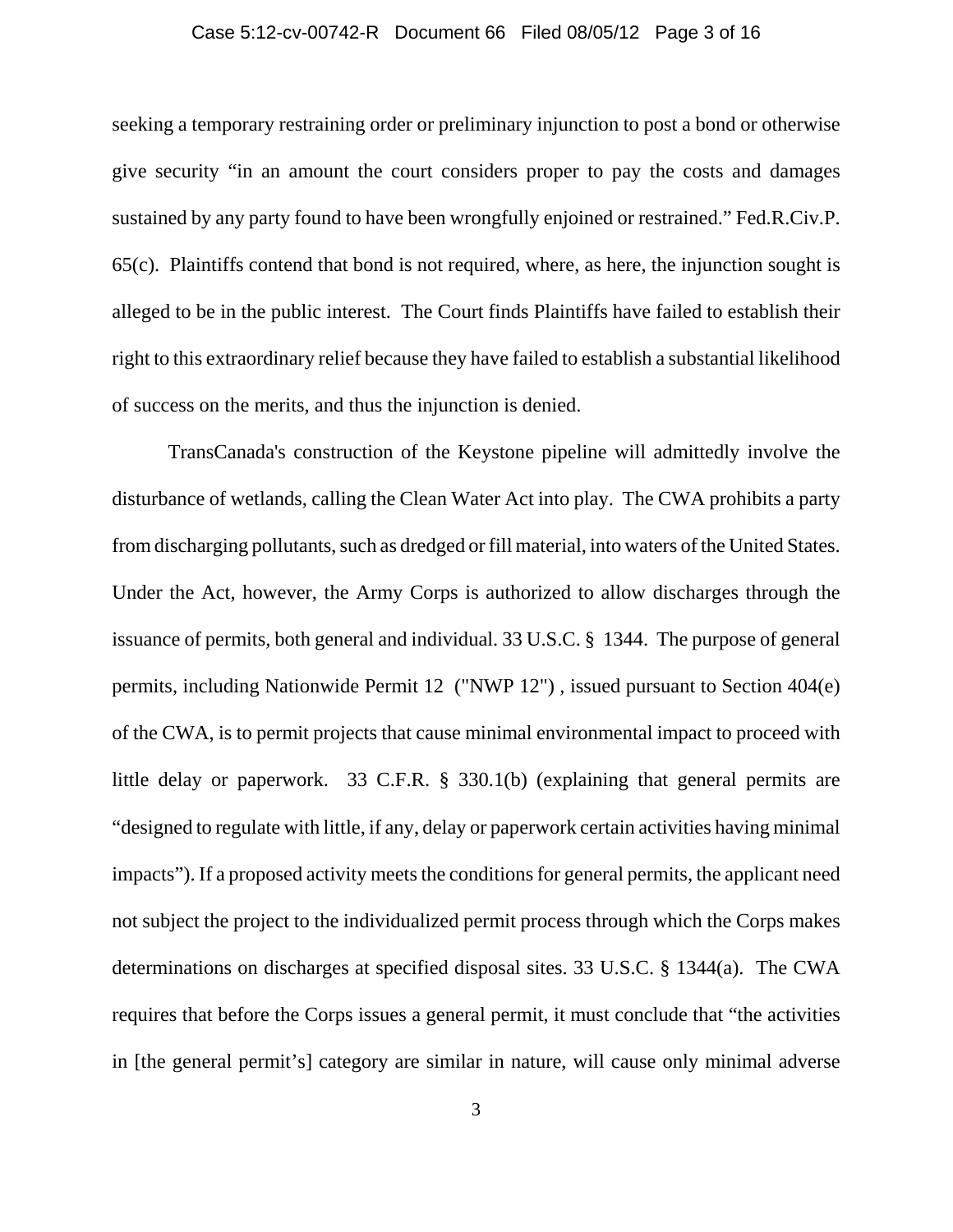#### Case 5:12-cv-00742-R Document 66 Filed 08/05/12 Page 4 of 16

environmental effects when performed separately, and will have only minimal cumulative adverse effect on the environment." 33 U.S.C. § 1344(e)(1).

When issuing a nationwide permit the Corps must also comply with NEPA. NEPA is designed to "promote efforts which will prevent or eliminate damage to the environment and biosphere and stimulate the health and welfare of man." 42 U.S.C. § 4321. NEPA achieves this purpose by imposing procedural requirements that an agency must follow before taking action. *Robertson v. Methow Valley Citizens Council*, 490 U.S. 332, 350, 109 S.Ct. 1835, 104 L.Ed.2d 351 (1989). NEPA, however, does not mandate particular results; it requires agencies to take a "hard look" at the environmental consequences of an action. *National Audubon Society v. Department of Navy*, 422 F.3d 174, 184 (4<sup>th</sup> Cir. 2005). Agency action that produces adverse environmental effects can still be NEPA-compliant so long as the agency has considered the adverse effects and determined that competing policy values outweigh those effects. *Id*. "[T]he only role for a court is to insure that the agency has considered the environmental consequences; it cannot interject itself within the area of discretion of the [agency]. . . ." *Strycker's Bay Neighborhood Council, Inc. v. Karlen*, 444 U.S. 223, 227, 100 S.Ct. 497, 62 L.Ed.2d 433 (1980) (internal quotation marks and citations omitted).

Defendant contends NWP 12 violates both the CWA and NEPA, entitling it to enjoin the commencement of construction. The Court's review of NWP 12 is governed by the Administrative Procedures Act, 5 U.S.C. § 706(2)(A), which grants jurisdiction to a reviewing court to "hold unlawful and set aside agency action, findings, and conclusions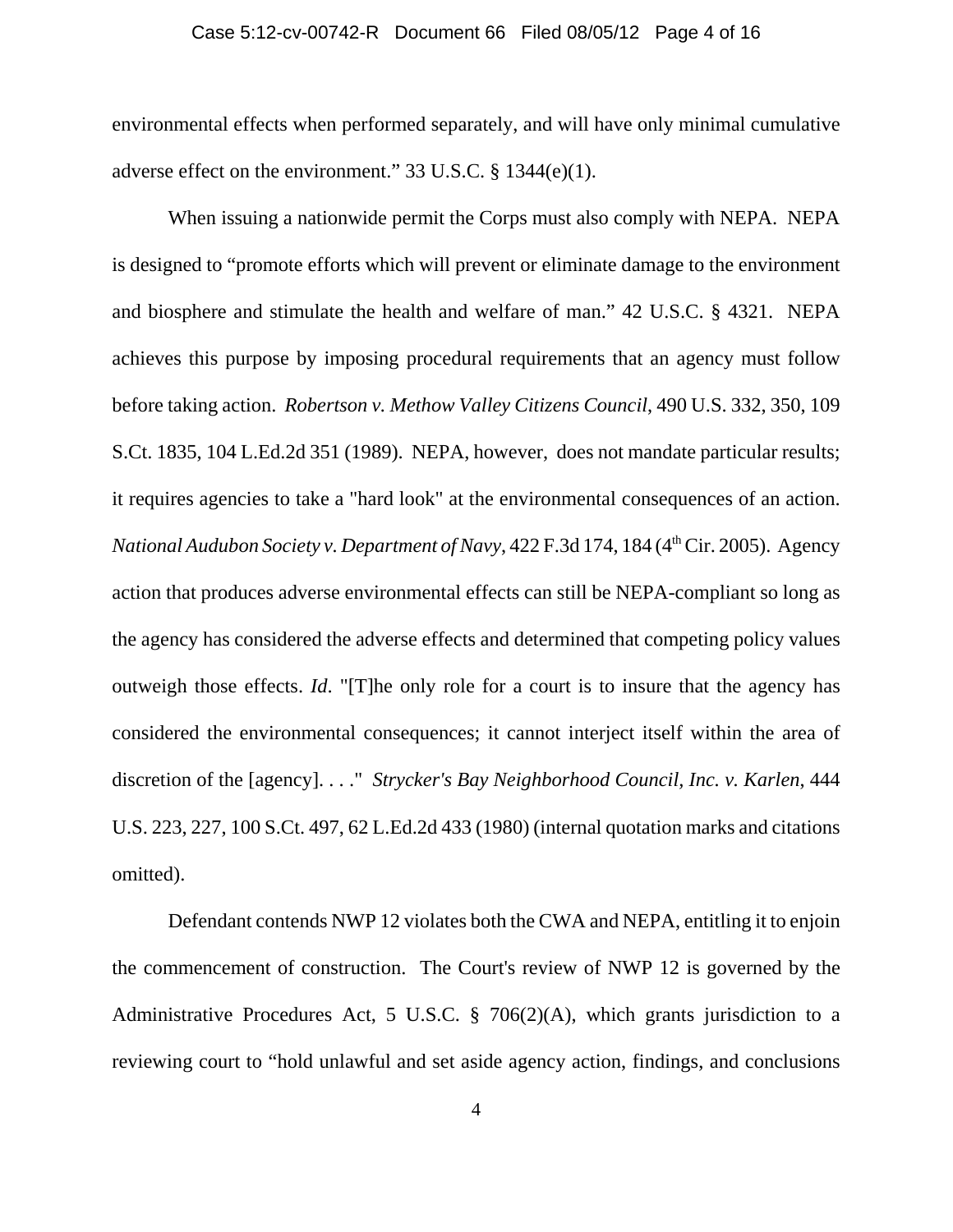#### Case 5:12-cv-00742-R Document 66 Filed 08/05/12 Page 5 of 16

found to be arbitrary, capricious, an abuse of discretion, or otherwise not in accordance with law." *Id.* The Court must consider whether the agency has "examine[d] the relevant data and articulate[d] a satisfactory explanation for its action including a 'rational connection between the facts found and the choice made.'" *Motor Vehicle Mfrs. Ass'n of the U.S., Inc. v. State Farm Mut. Auto. Ins. Co.*, 463 U.S. 29, 43, 103 S.Ct. 2856, 77 L.Ed.2d 443 (1983) (quoting *Burlington Truck Lines v. United States*, 371 U.S. 156, 168, 83 S.Ct. 239, 9 L.Ed.2d 207 (1962)). Agency action is arbitrary and capricious where the agency relied on factors that Congress did not intend it to consider, failed to consider an essential facet of the problem, gave a rationale for its decision that runs counter to the evidence before it, or is so unconvincing that it could not simply be a difference in view or the product of agency expertise. *Id.* The Court's review is highly deferential, and it may not substitute its judgment for that of the agency. While the Court "may not supply a reasoned basis for the agency's action that the agency itself has not given," it may "uphold a decision of less than ideal clarity if the agency's path may reasonably be discerned." *Motor Vehicle Mfrs. Ass'n of the U.S., Inc*., 463 U.S. at 43, 103 S.Ct. 2856 (citations omitted).

NWP 12 permits:

Activities required for the construction, maintenance, repair, and removal of utility lines and associated facilities in waters of the United States, provided the activity does not result in the loss of greater than 1/2-acre of waters of the United States for each single and complete project.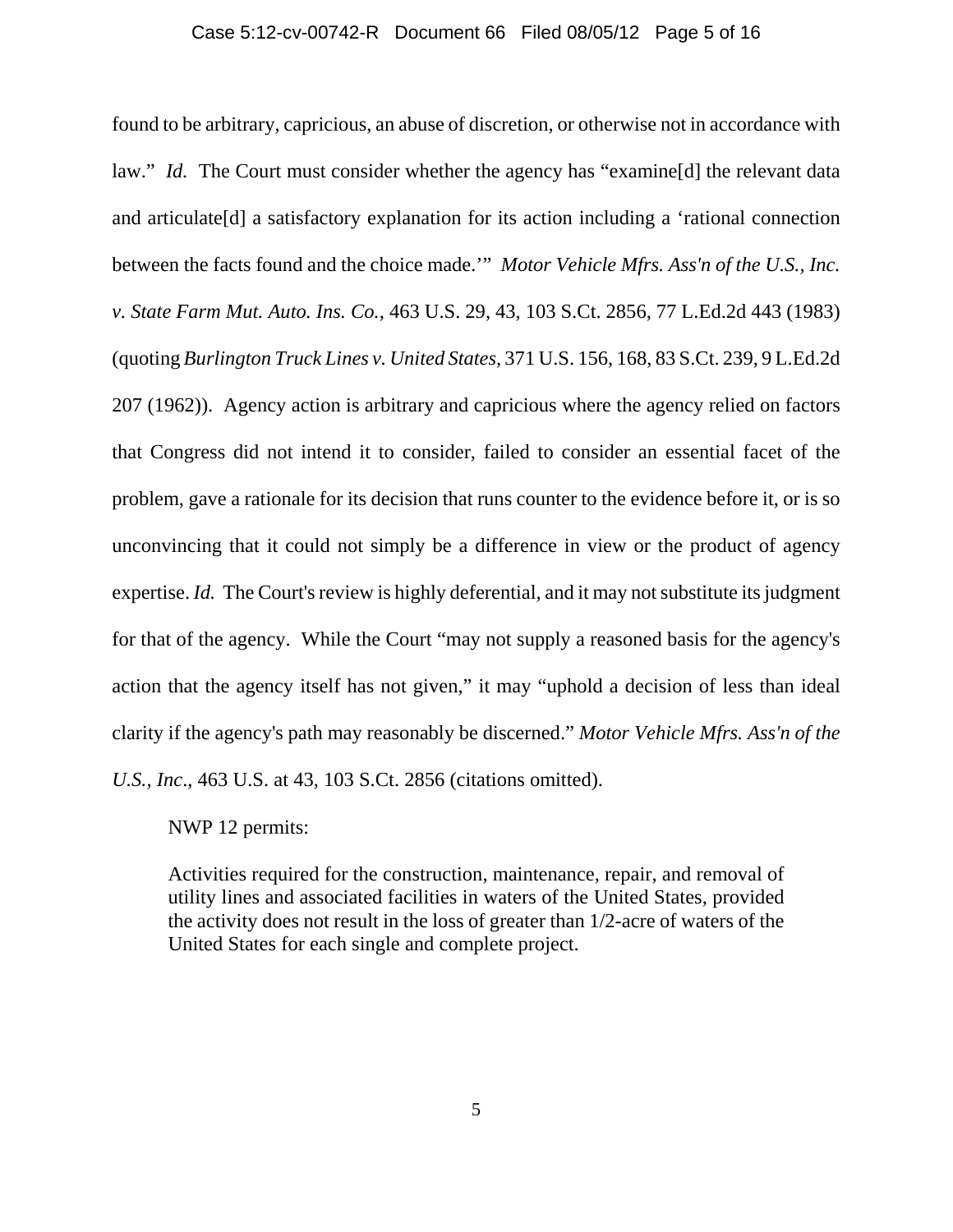Plaintiffs first argue that NWP 12 permits "piecemealing" of projects by virtue of the definition of "single and complete project," which it contends is impermissible under the  $CWA<sup>1</sup>$ 

 The term "single and complete project" is defined as that portion of the total linear project proposed or accomplished by one owner/developer or partnership or other association of owners/developers that includes all crossings of a single water of the United States (i.e., a single waterbody) at a specific location.

77 Fed.Reg. at 10290. Plaintiffs contend this definition permits unlimited total loss of waters of the United States, and therefore, permits projects with more than minimal adverse environmental effects, contrary to the § 404(e) of the Clean Water Act. The Court concurs with Defendants that the Corps' interpretation is based on a permissible construction of the CWA and NWP 12 accounts for the potential cumulative impact of a linear project. Specifically, "[e]ach separate and distant crossing should be evaluated to determine if it meets the terms and conditions of the NWP, and cumulative effects of the overall utility line should be evaluated to determine if the adverse cumulative effects on the aquatic environment are more than minimal and therefore do not qualify for NWP authorization." 77 Fed. Reg. at 10196.

The Court rejects Plaintiffs' contention that the definition is arbitrary and capricious because it contradicts the ordinary meanings of the words "single" and "complete." As noted

<sup>&</sup>lt;sup>1</sup> Plaintiffs also complain about the Corps' alleged failure to adequately explain the differences in treatment between linear and non-linear projects. The Corps, however, sufficiently identified that non-linear projects, such as a substation, fulfills its purpose at a single site. Plaintiff fails to establish that the independent utility test, which applies only to non-linear projects, was unreasonable or that the different in the impact of a linear versus non-linear project, is insufficient to account for the differing treatment thereof.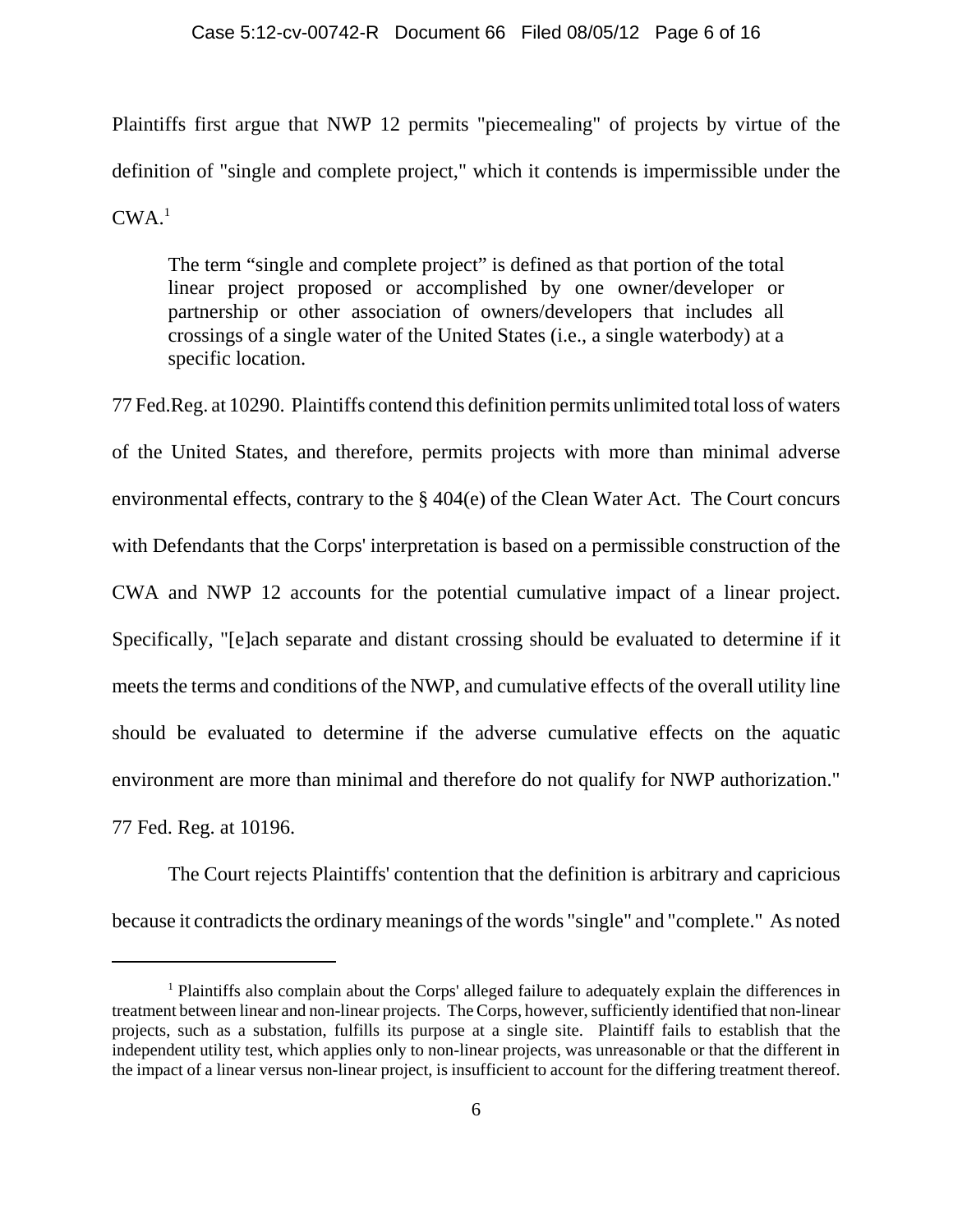by the Corps, it is entitled to deference in its interpretations of its own regulations and the interpretation is not unreasonable.

Plaintiffs challenge Defendants' determination that conversion of a forested wetland to another type of wetland, i.e. scrub wetland, is not a "loss of waters of the United States."

77 Fed. Reg. at 10289 defines "loss of waters of the United States" as:

Waters of the United States that are permanently adversely affected by filling, flooding, excavation, or drainage because of the regulated activity. Permanent adverse effects include permanent discharges of dredged or fill material that change an aquatic area to dry land, increase the bottom elevation of a waterbody, or change the use of a waterbody.

Defendants' interpretation of the conversion from forested wetland to another type of

wetland, which does not change the use of a body of water, is not arbitrary and capricious.

Plaintiffs next contend the Corps' determination that inter-agency coordination is not

required for linear projects, such as the Keystone Pipeline, is arbitrary and capricious.

General Condition 31(d)(2) provides:

For all NWP activities that require pre-construction notification and result in the loss of greater than 1/2-acre of waters of the United States . . . the district engineer will immediately provide (e.g., via email, facsimile transmission, overnight mail, or other expeditious manner) a copy of the complete PCN to the appropriate Federal or state offices (U.S. FWS, state natural resource or water quality agency, EPA, State Historic Preservation Officer (SHPO) or Tribal Historic Preservation Office (THPO), and, if appropriate, the NMFS).

77 Fed. Reg. at 10287. The Corps contends it is not necessary to coordinate with other agencies with regard to linear projects, because no linear project may proceed under NWP 12 if it results in the loss of greater than ½ acre of water. The Court agrees and concludes the Corps' interpretation is not arbitrary and capricious.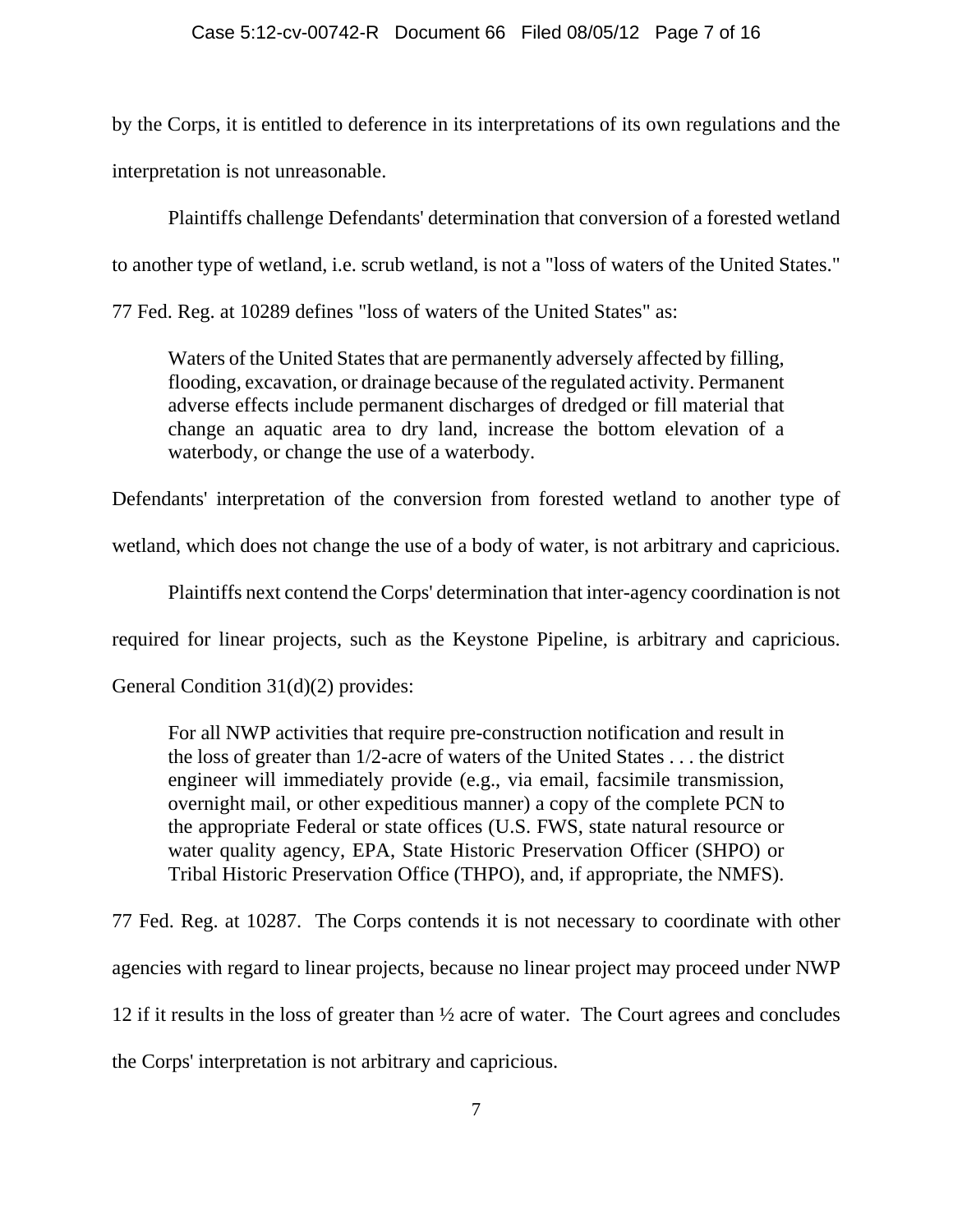#### Case 5:12-cv-00742-R Document 66 Filed 08/05/12 Page 8 of 16

Plaintiffs contend NWP 12 violates § 404(e) of the Clean Water Act because NWP 12 improperly permits the Corps district staff to make determinations regarding the minimal effects on a project-by-project basis. As noted by the Corps, use of the general permit system obviates the need for public comment with regard to individual projects. Therefore, to the extent a project falls within the scope of NWP 12, the Corps has already concluded, based on standards set after notice and comment, that the effect will be minimal. The safeguard in the system is the ability of the Corps district staff to conclude that although an activity falls within the terms of NWP 12, its cumulative impact exceeds the minimum impact permitted by the CWA. The Corps also made the required minimal-impact determinations before reissuance of NWP 12.

Plaintiffs complain the Corps' issuance of NWP 12 violates the CWA, § 404(b)(1). Plaintiffs contend the NWP Decision Document does not include a precise description of the activities to be permitted under the General permit, explaining why they are sufficiently similar in nature and in environmental impact to warrant regulation under a single General permit. 40 C.F.R. § 230.7(b). Defendant cites the definition at 77 Fed. Reg. at 10263 noting that a "linear project" is "constructed for the purpose of getting people, goods, or services form a point of origin to a terminal point." "A 'utility line' is defined as any pipe or pipeline for the transportation of any gaseous, liquid, liquescent, or slurry substance, for any purpose, and any cable, line, or wire for the transmission for any purpose of electrical energy, telephone, and telegraph messages, and radio and television communication. The term 'utility line' does not include activities that drain a water of the United States, such as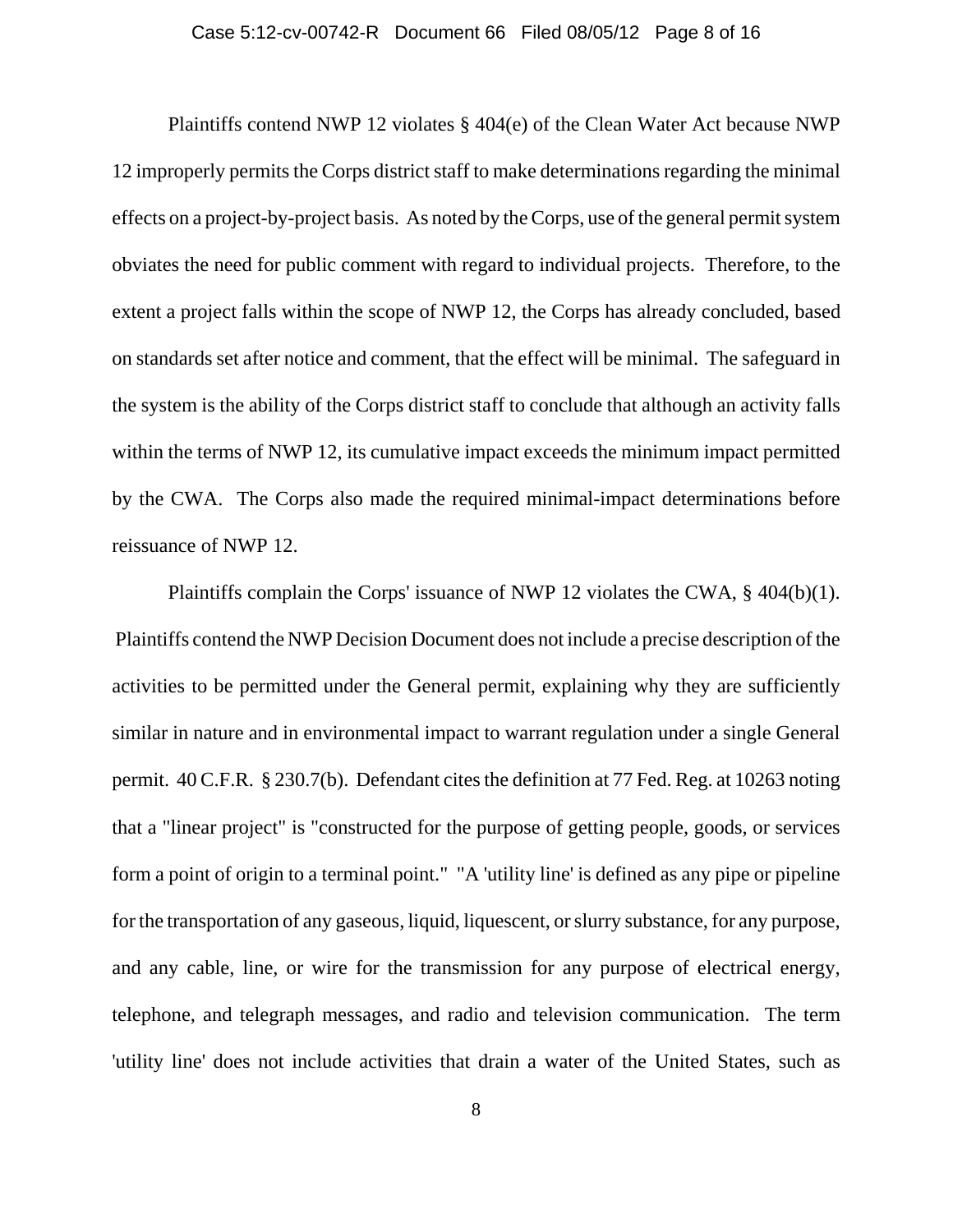#### Case 5:12-cv-00742-R Document 66 Filed 08/05/12 Page 9 of 16

drainage tile or french drains, but it does apply to pipes conveying drainage from another area." Decision Document, NWP 12, p. 1. The Decision Document sufficiently describes the activities to be permitted under NWP 12, notes what is not included, and as a result, Plaintiffs have not established Defendant Corps' promulgation of NWP 12 violated §  $404(b)(1)$ .

Plaintiffs also contend the reissuance of NWP 12 violated NEPA. Plaintiffs' argue the ½ acre threshold for loss of waters of the United States, the threshold for proceeding under NWP 12, is arbitrary and capricious. Plaintiffs contend there is no meaningful discussion about why the threshold is ½ acre versus some lesser acreage. The Corps decision document addressed a suggestion that NWP 12 "should also limit stream impacts to 300 linear feet." Fed Reg. 10184, at 10196. The Court finds it was not arbitrary and capricious for the Corps not to discuss lowering the threshold in the absence of any public comment regarding the issue. The public comment received in response to the notice of reissuance in 2011 contained questions and comments regarding the potential cumulative effect of the loss of  $\frac{1}{2}$  acres for each crossing, but did not challenge the  $\frac{1}{2}$  acre threshold that has been in effect since at least 1991.

Plaintiffs further contend the decision document fails to predict cumulative effects. Plaintiffs acknowledge the Corps' estimate that NWP 12 will be utilized approximately 39,500 times over a 5-year period, the duration of an NWP, with an impact of 2,000 acres. The Corps considered the impact of the conversion of forested wetlands, made provisions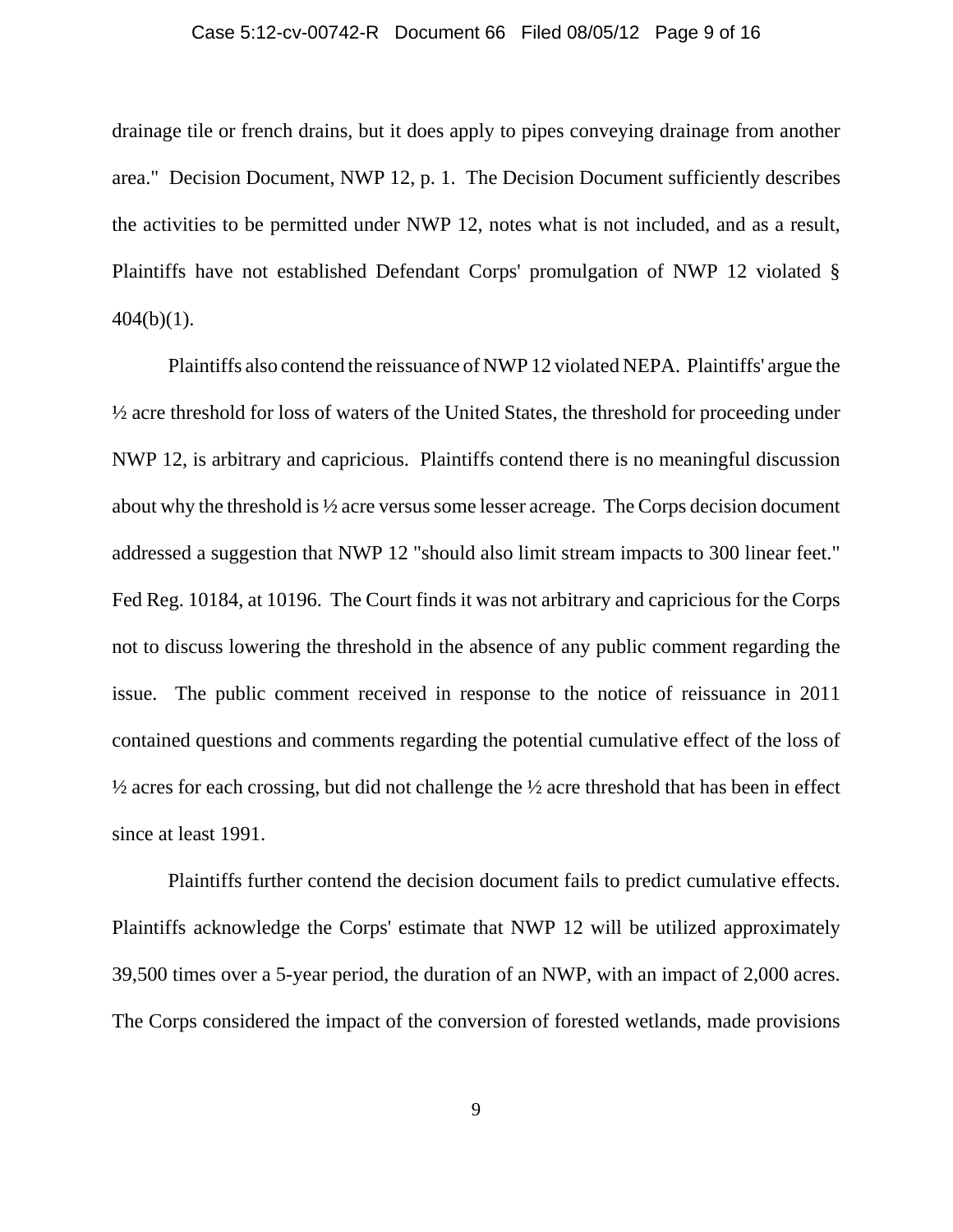therefore by providing for the potential for compensatory mitigation, and considered the historical and societal impact of NWP 12.

Plaintiffs further contend the Corps erred by failing to specifically discuss and analyze the risk of oil spills from the construction and use of NWP 12 verified utility lines. As noted by Defendant Corps, their role in the regulatory process is the determination of the impact of the discharge of fill or sediment into waters of the United States. The impact of spills from the pipeline is an issue for the Pipeline Hazardous Materials Safety Administration, which will govern use of the pipeline when the pipeline actually is used to move oil between Cushing and other locations, which the Corps noted in its assessment. Additionally, the Corps' decision document considers the ten most common causes of impairment of wetlands, and nothing therein indicates that the inadvertent discharge of oil was one of those causes.

Plaintiffs contend the Corps' process failed because it did not consider the impact of forested wetland conversion to scrub wetlands. The Court disagrees, noting that the Decision Document contemplates compensatory mitigation for such conversion. The Decision Document provides that mechanized clearing of a forested wetland cannot result in loss of waters, but is limited to conversion of wetland type. Decision Document, p. 6. Any loss from mechanized landclearing can be offset by compensatory mitigation.

Plaintiffs contend reissuance of NWP 12 violated NEPA because the Corps made a Finding of No Significant Impact ("FONSI") without sufficient support. In support of this argument Plaintiffs first cite to the single sentence, following pages of analysis, wherein the Corps made its actual FONSI. As noted by Defendants, the FONSI references the preceding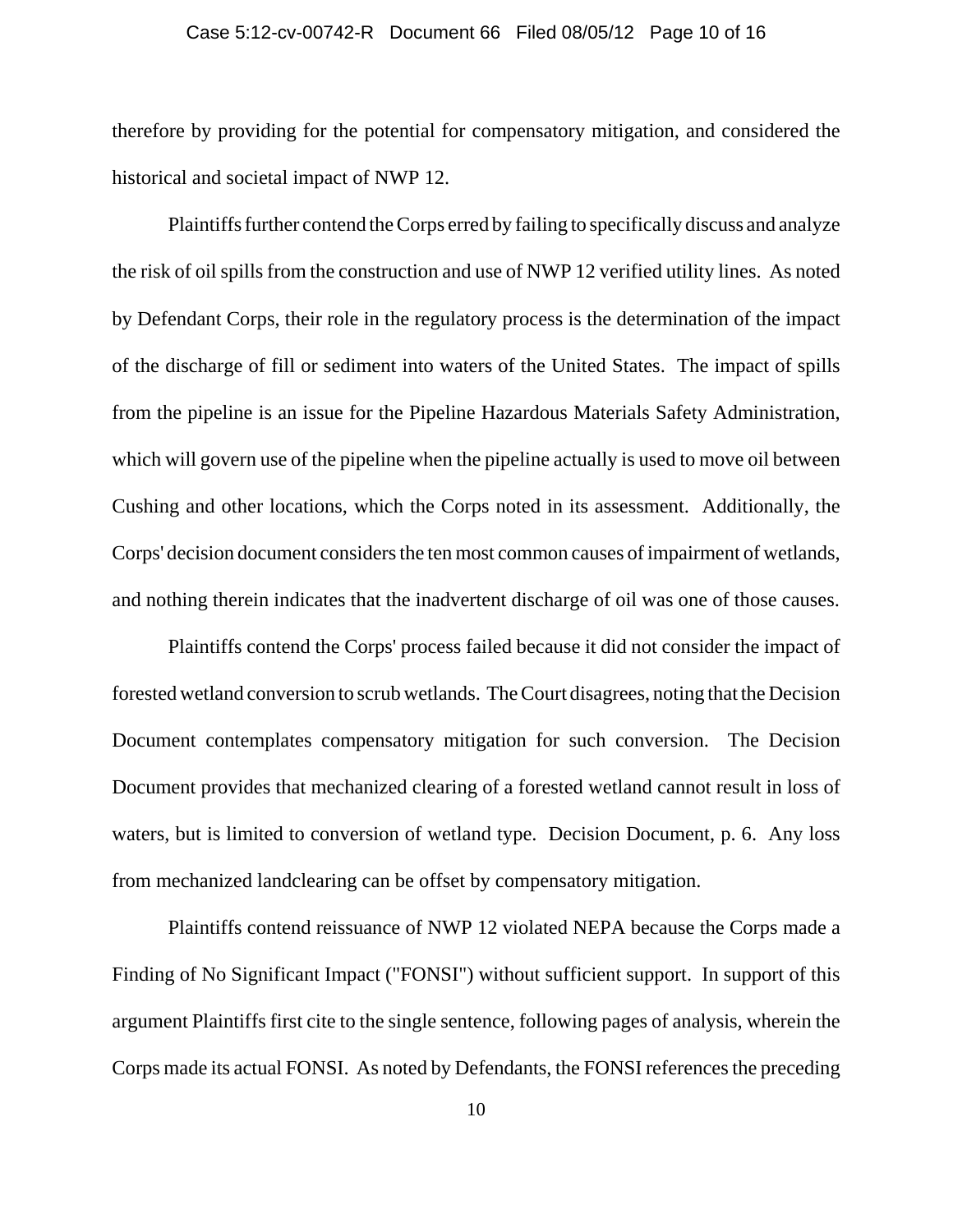pages, which constitute the Environmental Assessment, and are incorporated by the FONSI, and thus the FONSI was not without factual support.

Plaintiffs further claim the Corps should have prepared an Environmental Impact Statement ("EIS"). $^2$  As the parties are aware, an EIS is required when actions proposed by a federal agency could significantly affect the quality of the human environment. 42 U.S.C. § 4332(C). An agency such as the Corps may begin its assessment regarding the affect on the quality of the human environment with an Environmental Assessment ("EA"), a "concise public document . . . that serves to . . . [b]riefly provide sufficient evidence and analysis for determining whether to prepare an environmental impact statement . . . . " 40 C.F.R. § 1508.9(a)(1). A finding that NWP 12 would not significantly affect the quality of the human environment resulted in a FONSI, which Plaintiffs contend violated NEPA.

Pursuant to the APA, the Court reviews the Corps' decision not to issue an EIS under the deferential arbitrary and capricious standard outlined above. *See* 5 U.S.C. § 706(2)(A). To determine whether the agency acted arbitrarily and capriciously, "[the Court] will not substitute [its] judgment of the environmental impact for the judgment of the agency, but [it] will insist that the agency has, in fact, adequately studied the issue and taken a hard look at the environmental consequences of its decision." *Save Our Cumberland Mountains v.*

<sup>&</sup>lt;sup>2</sup> Plaintiffs note that an EIS was prepared by the Department of State, with the cooperation of the Corps of Engineers, when the Keystone XL pipeline project was still viable. Plaintiffs point to this EIS, which is hundreds of pages in length, to support their theory that NWP 12 should have been supported by an EIS and that the issuance of verifications in this case was improper. Plaintiffs, however, do not cite to any particular page of this exhibit in support of their argument, making it difficult for the Court to assess the validity of Plaintiffs' contentions. Additionally the document was the result of a project of much broader scope, and thus it is unlikely that all conclusions therein can be applied to the verifications at issue herein.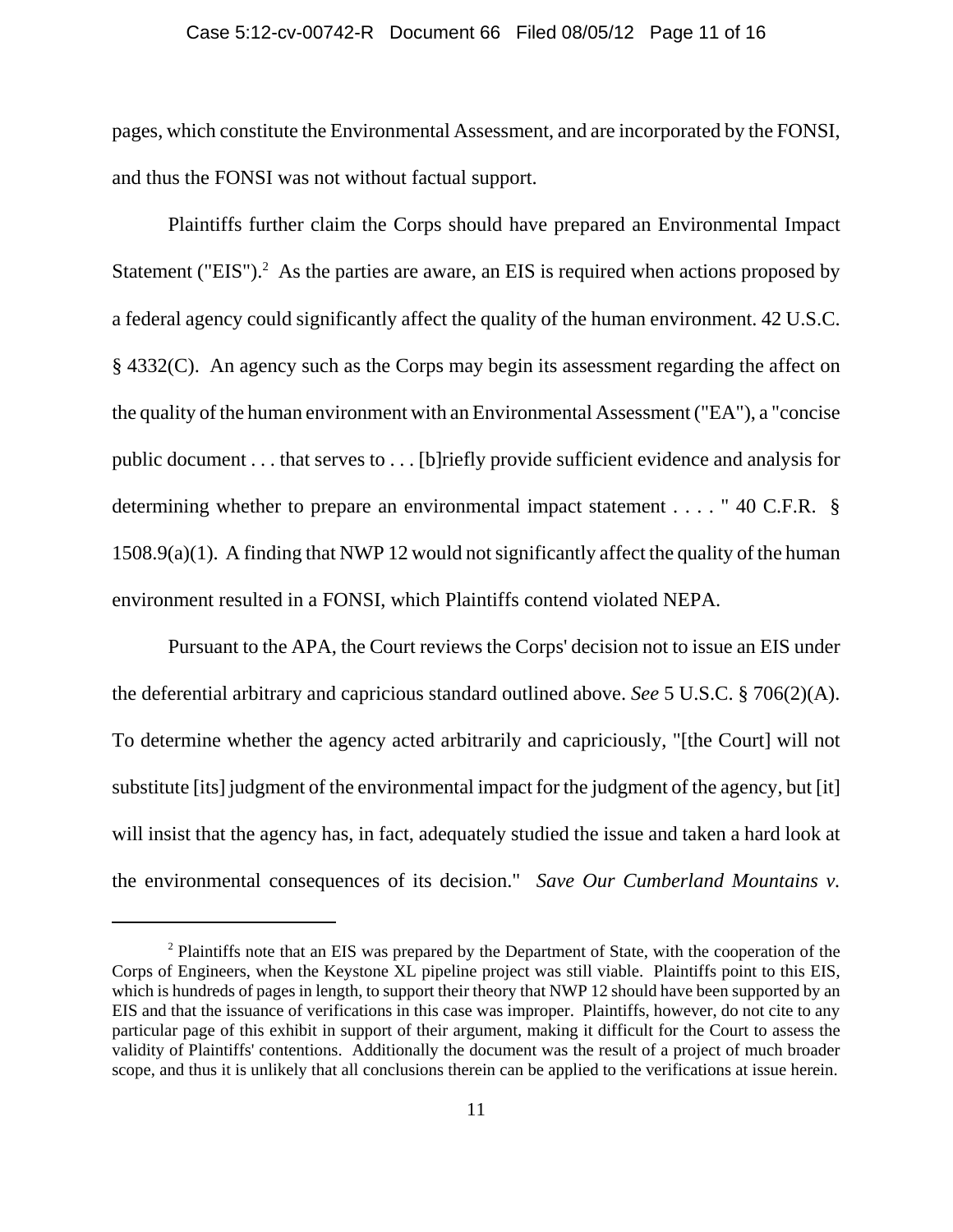*Kempthorne*, 453 F.3d 334, 339 (6th Cir.2006) (*citing Kelley v. Selin*, 42 F.3d 1501, 1518-19 (6th Cir.1995)) (internal quotation marks omitted). The Court should keep in mind that "NEPA does not require agencies to adopt any particular internal decisionmaking structure." *Baltimore Gas & Elec. Co. v. Nat'l Res. Defense Council, Inc.*, 462 U.S. 87, 100, 103 S.Ct. 2246, 76 L.Ed.2d 437 (1983). While there is no "universal formula for what an EA must contain and consider," *Friends of Congaree Swamp v. Fed. Highway Admin*., 786 F.Supp.2d 1054, 1062 (D.S.C.2011), an EA must, at a minimum, include discussion of the need for the proposal, alternatives, the environmental impacts of the proposed action and the alternatives, and the agencies and persons consulted, 40 C.F.R. § 1508.9(b).

The Court finds that the EA in this case met the minimum requirements, it discussed alternatives, the impact of the proposed action, and offered mitigation options to offset certain environmental impact. Plaintiffs argue the controversial nature of pipelines warranted an EIS, however, as noted by the Corps, NWP 12 is not itself controversial, it is used for numerous non-controversial projects. The fact of controversy over the original Keystone XL pipeline does not carry over to this action to mandate an EIS before a FONSI could be made.

In short, having reviewed the decision document, the Court concludes that the Corps took the requisite "hard look" at the environmental consequences of its decision to issue NWP 12, the Corps did not act arbitrarily and capriciously in conducting its cumulative impact analysis and making a finding of no significant impacts, and was not required to complete a full EIS. The Corp considered the potential impact on the environment based on anticipated NWP 12 permit usage during the five year period that this version will be in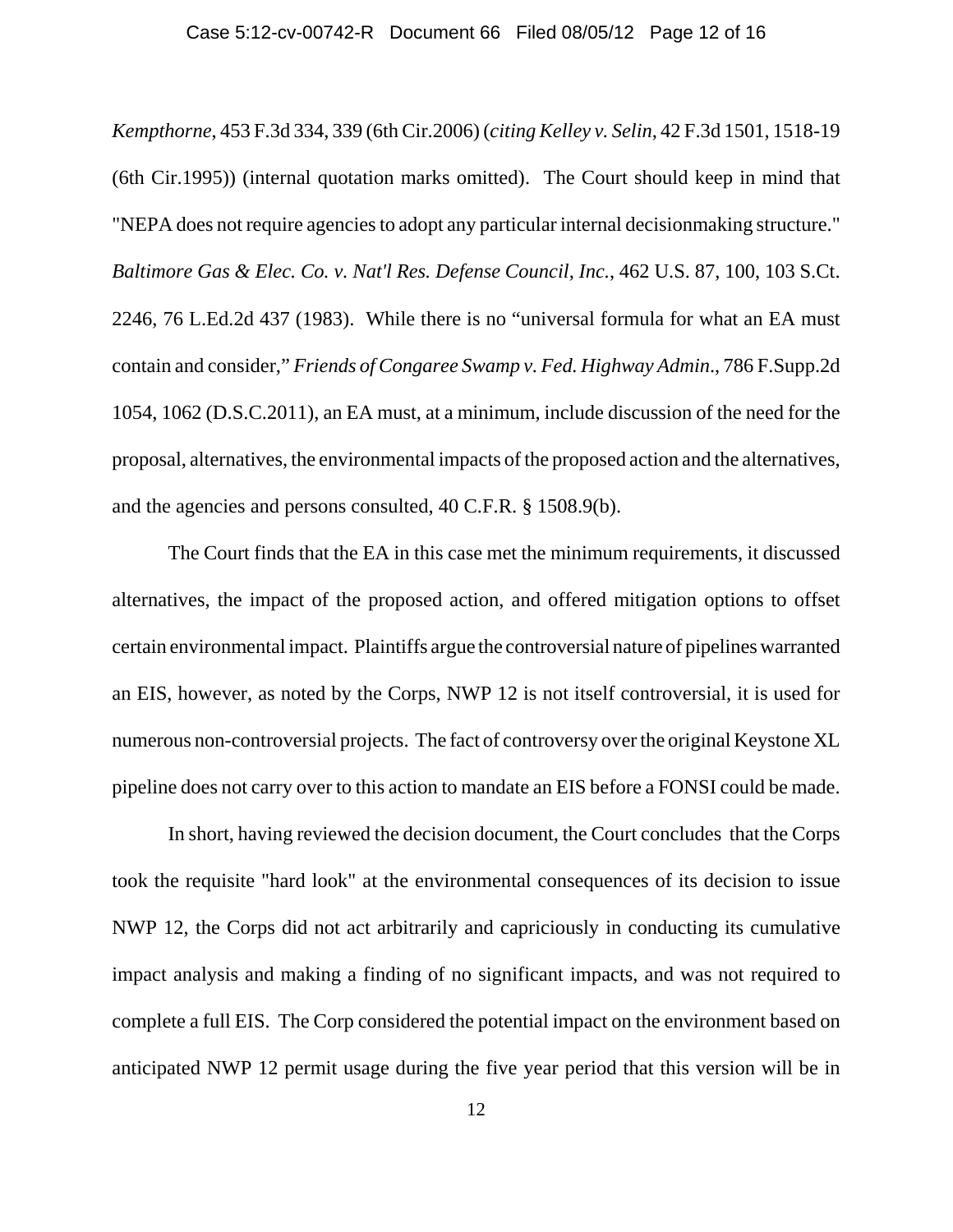effect. The Corps adopted mitigation efforts to offset temporary loss of waters of the United States and the conversion of wetlands for forested to scrub.

## **AS APPLIED CHALLENGE3**

Plaintiffs also challenge the verifications issued by the Corps in conjunction with the Cushing Keystone pipeline. As noted by Defendant Corps, the Court's "deference to the agency is greatest when reviewing technical matters within its area of expertise . . . ." *Colorado Wild, Heartwood v. U.S. Forest Service*, 435 F.3d 1204, 1216 (10th Cir. 2006)(quoting *Louisiana ex rel. Guste v. Verity*, 853 F.2d 322, 329 (5<sup>th</sup> Cir. 1988)). Plaintiffs contend the Corps erred in concluding the impact of the activity would be minimal, either individually or cumulatively.

In support of this argument Plaintiffs rely on the declaration of an expert, Thomas Hayes, Ph.D. Defendants challenge Plaintiffs' reliance on Mr. Hayes' affidavit in part because Mr. Hayes' methodology is not the same as used by the Corps, including such core issues as the factors used to define a wetland. The Preconstruction Notifications and Wetlands Delineations filed by Defendant Corps and submitted to it by TransCanada, indicate that for a number of crossings, individual assessments of whether the crossing implicated wetlands were undertaken. Corps' employees verified information from many of the crossing sites by making field visits to proposed fill waters. To avoid unnecessary

<sup>&</sup>lt;sup>3</sup> To the extent Plaintiffs' as applied challenge mirrors issues raised in their facial challenge, for example the failure to seek interagency coordination under General Condition 31, the Court declines to address those issues on an as applied basis, having concluded they do not apply to NWP 12.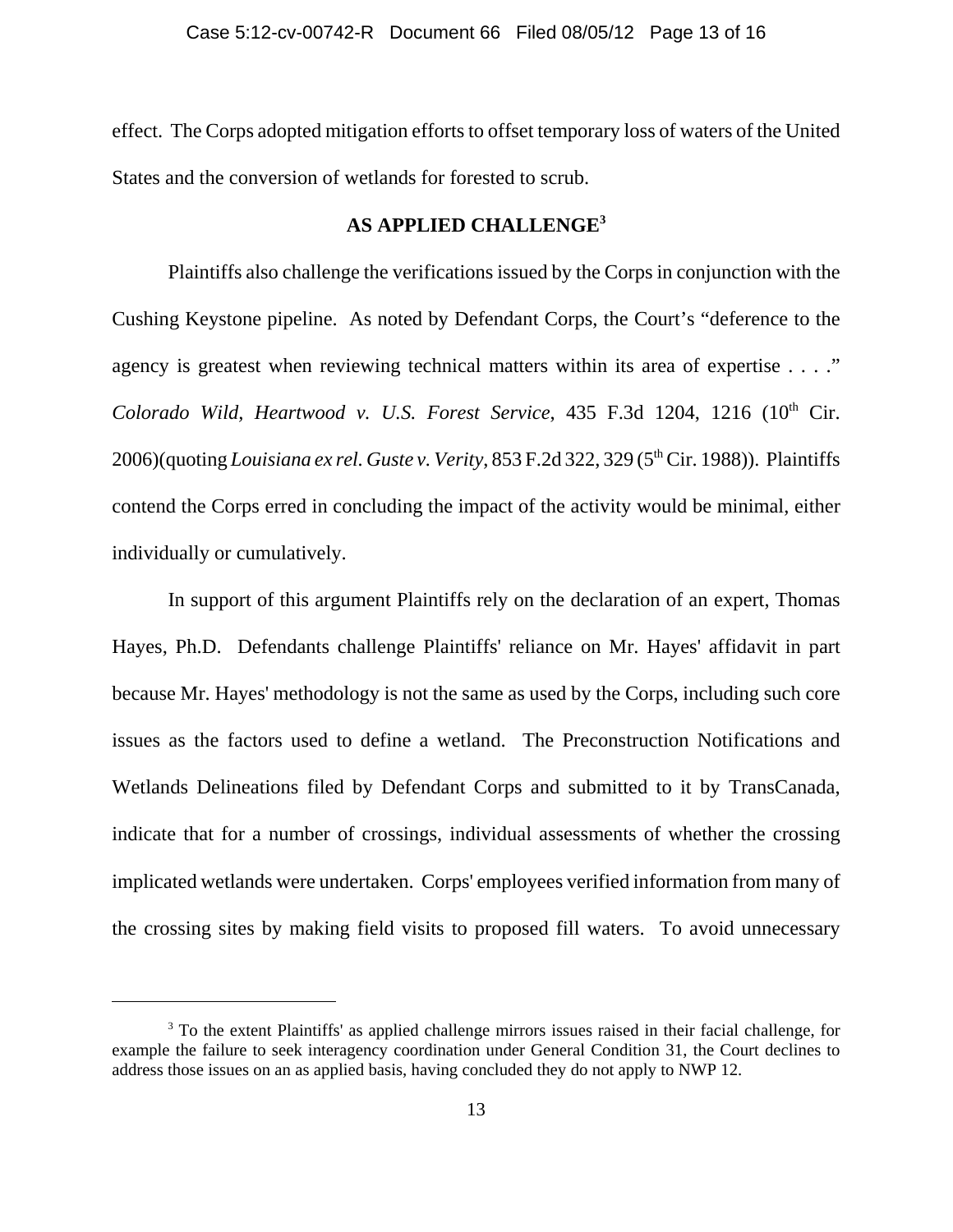#### Case 5:12-cv-00742-R Document 66 Filed 08/05/12 Page 14 of 16

wetlands impact the Corps required compensatory mitigation. Contrary to Plaintiffs' contentions, the three district offices of the Corps consulted with one another to assess the cumulative impact of the entire project, not limiting the consideration to the segment assigned to a particular district. The Court accepts the Corps factual conclusions in support of the verifications issued to TransCanada and concludes that its decision to issue the verifications was not arbitrary and capricious.

As a result of the above, the Court finds that Plaintiffs have failed to establish they are entitled to injunctive relief under Rule 65(a). The Court would be remiss, however, if it did not address the equities in this case. The TransCanada intervenors have fulfilled every requirement of the United States Government to obtain verification of their preconstruction notifications to construct the 485-mile pipeline. Thus far they have spent in excess of \$500,000,000. It is undisputed that further delay will cost hundreds of thousands of dollars each day. Plaintiffs have not suggested they have the ability to post a bond to cover any of the irretrievable loss should they ultimately lose.<sup>4</sup>

On the other side of the coin, the procedures followed by the Corps and TransCanada have been in pertinent part unchanged for over twenty years. During that period the law mandated that the NWPs be reissued every five years, with opportunity for input and objection from the public. At least one Plaintiff, the Sierra Club, has been active over the

<sup>4</sup> The Court acknowledges it has discretion in any bond requirement. *See Coquina Oil Corp. v. Transwestern Pipeline Co.*, 825 F.2d 1461, 1462 (10th Cir.1987).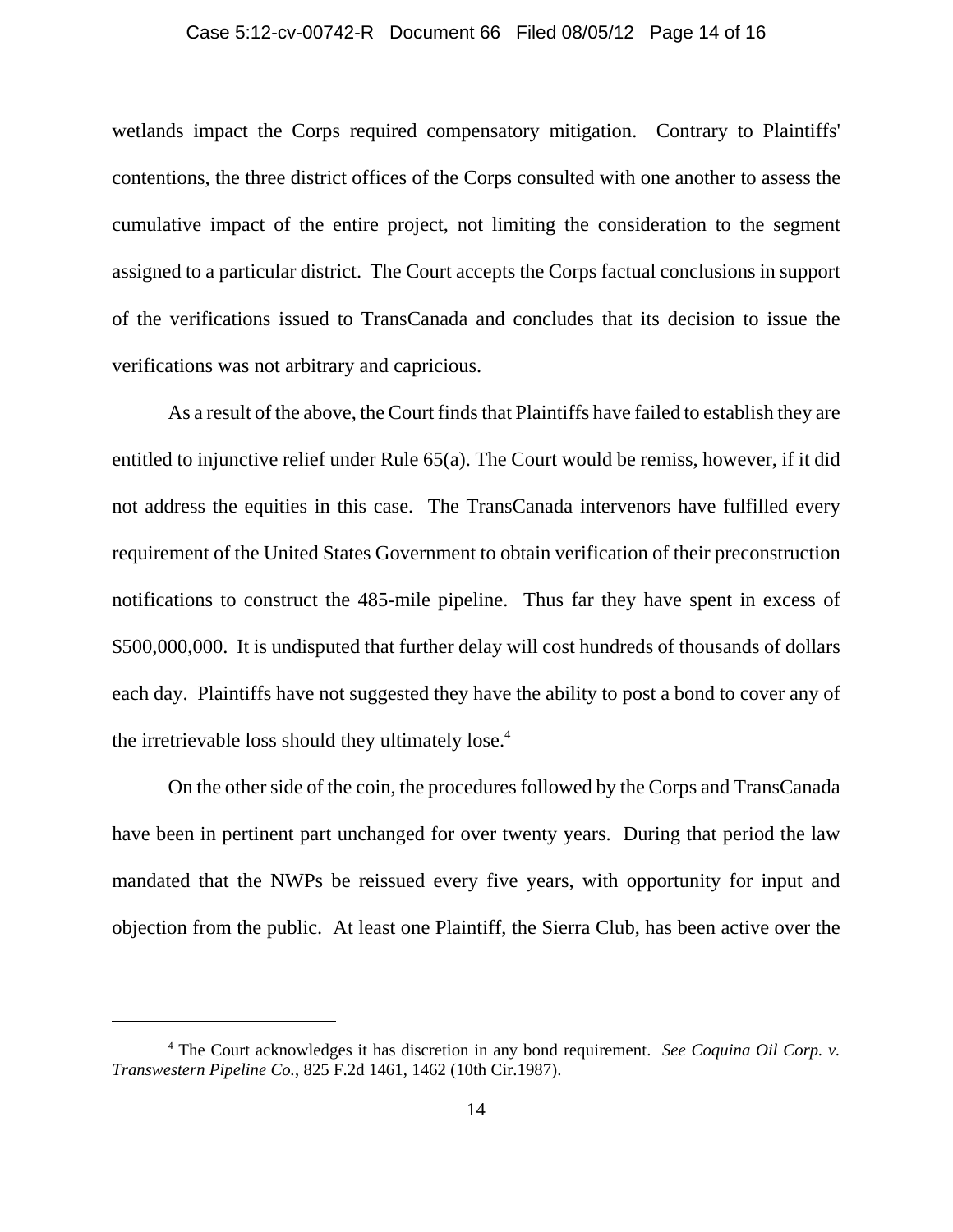years in making public comments and it has not been drawn to the Court's attention that it specifically objected to many of the processes it now calls an abuse of discretion.<sup>5</sup>

In essence this is all over a loss of waters of the United States of less than one acre, as determined by the Corps, over the entire distance of the pipeline. While this does not bear on whether the Corps complied with the Clean Water Act, the National Environmental Policy or the Administrative Procedures Act, it is relevant.

The Court should also note that it was forced to make this decision with little time for review of the exhibits totaling thousands of pages. This case involves a very complex body of law. It is a veritable spider web of statutes and regulations. The Plaintiffs' Motion for Temporary Restraining Order and Preliminary Injunction was filed on July 13, 2012. The response from the federal defendants thereto was not received until August 2, 2012. The Court reviewed the volumes of briefs and papers prior to conducting a hearing on August 3, 2012. As noted, the project is set to begin on August 6, 2012. The Court is issuing this truncated opinion on August 5, 2012.

The Court is sympathetic with the Plaintiffs' efforts to protect our environment. We all have a vested interest in that. However, while acknowledging the limited time it had to to consider this complex case, the Court is satisfied that Plaintiffs have failed to show that

<sup>&</sup>lt;sup>5</sup> For example, in objecting to the most recent reissuance of the NWPs, the Sierra Club joined an objection that notes that "[a]t least 28 NWPs allow unlimited impacts to wetlands and streams: 1, 2, 3, 4, 7, 9, 10, 11, 15, 16, 17, 20, 22, 23, 24, 25, 27, 28, 30, 31, 33, 35, 37, 38, 41, 45, 48, 49." Federal Defendant's Ex. 2, p. 11. NWP 12 is notably absent from this list, but is one of Plaintiffs' main objections in the current case.